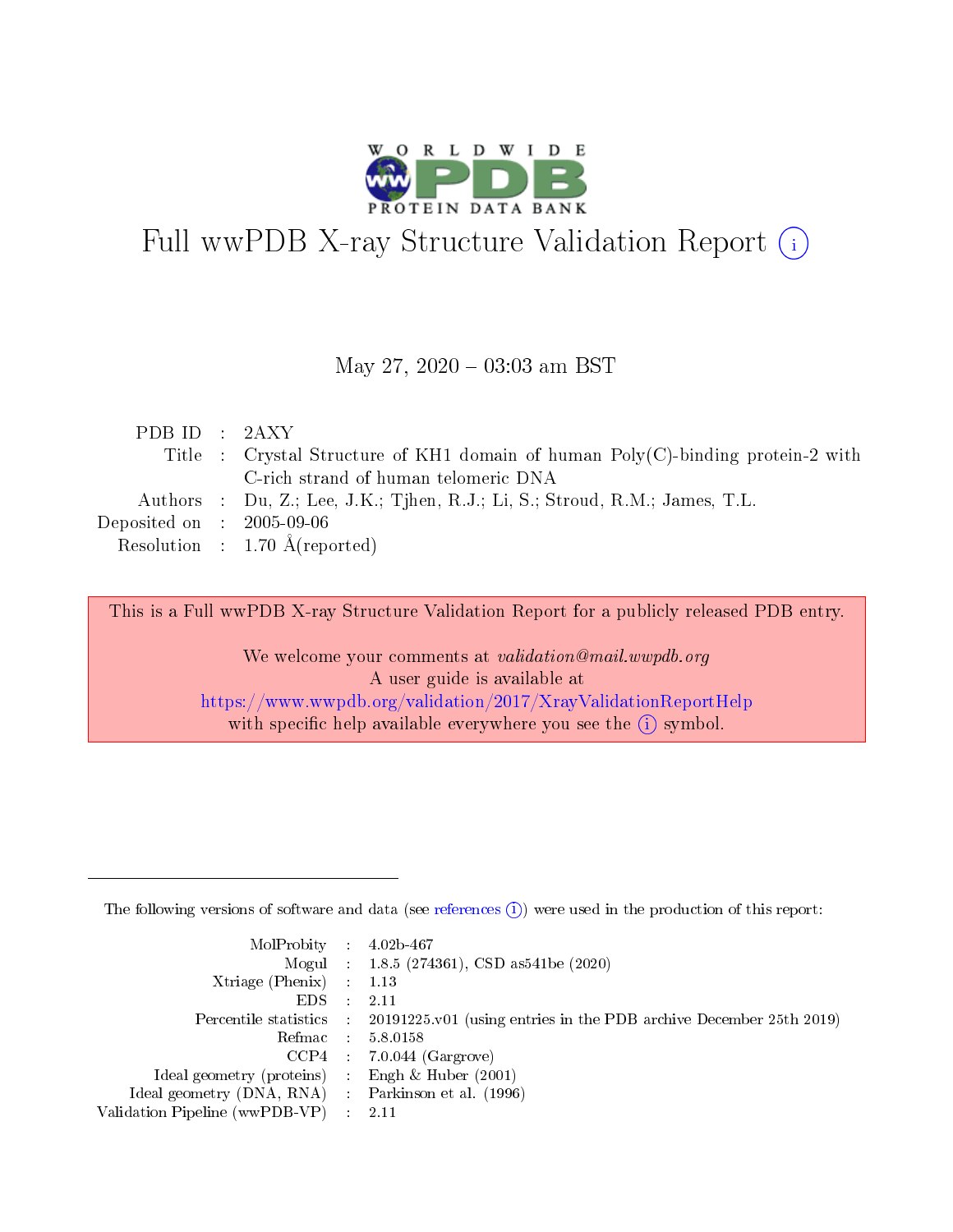## 1 [O](https://www.wwpdb.org/validation/2017/XrayValidationReportHelp#overall_quality)verall quality at a glance  $(i)$

The following experimental techniques were used to determine the structure: X-RAY DIFFRACTION

The reported resolution of this entry is 1.70 Å.

Percentile scores (ranging between 0-100) for global validation metrics of the entry are shown in the following graphic. The table shows the number of entries on which the scores are based.



| Metric                | Whole archive<br>$(\#\text{Entries})$ | Similar resolution<br>$(\#\text{Entries}, \text{resolution range}(\text{\AA}))$ |
|-----------------------|---------------------------------------|---------------------------------------------------------------------------------|
| $R_{free}$            | 130704                                | $4298(1.70-1.70)$                                                               |
| Clashscore            | 141614                                | $4695(1.70-1.70)$                                                               |
| Ramachandran outliers | 138981                                | $\overline{4610}$ $(1.70-1.70)$                                                 |
| Sidechain outliers    | 138945                                | $4610(1.70-1.70)$                                                               |
| RSRZ outliers         | 127900                                | $4222(1.70-1.70)$                                                               |

The table below summarises the geometric issues observed across the polymeric chains and their fit to the electron density. The red, orange, yellow and green segments on the lower bar indicate the fraction of residues that contain outliers for  $>=3, 2, 1$  and 0 types of geometric quality criteria respectively. A grey segment represents the fraction of residues that are not modelled. The numeric value for each fraction is indicated below the corresponding segment, with a dot representing fractions  $\epsilon=5\%$  The upper red bar (where present) indicates the fraction of residues that have poor fit to the electron density. The numeric value is given above the bar.

| Mol            | $\overline{\text{Chain}}$ | Length         | Quality of chain |     |     |     |                 |
|----------------|---------------------------|----------------|------------------|-----|-----|-----|-----------------|
|                | E                         | $\overline{7}$ | 14%              | 43% | 29% | 29% |                 |
|                | $\overline{F}$            | $\overline{7}$ | 14%              | 57% | 14% | 29% |                 |
|                | G                         | 7              | 14%              | 57% |     | 29% | 14%             |
|                | H                         | $\overline{7}$ | 14%              | 43% | 14% | 29% |                 |
| $\overline{2}$ | А                         | 73             |                  |     | 95% |     | $\cdot$ $\cdot$ |
| $\overline{2}$ | B                         | 73             | 3%               | 79% |     | 16% | $\bullet$       |

Continued on next page...

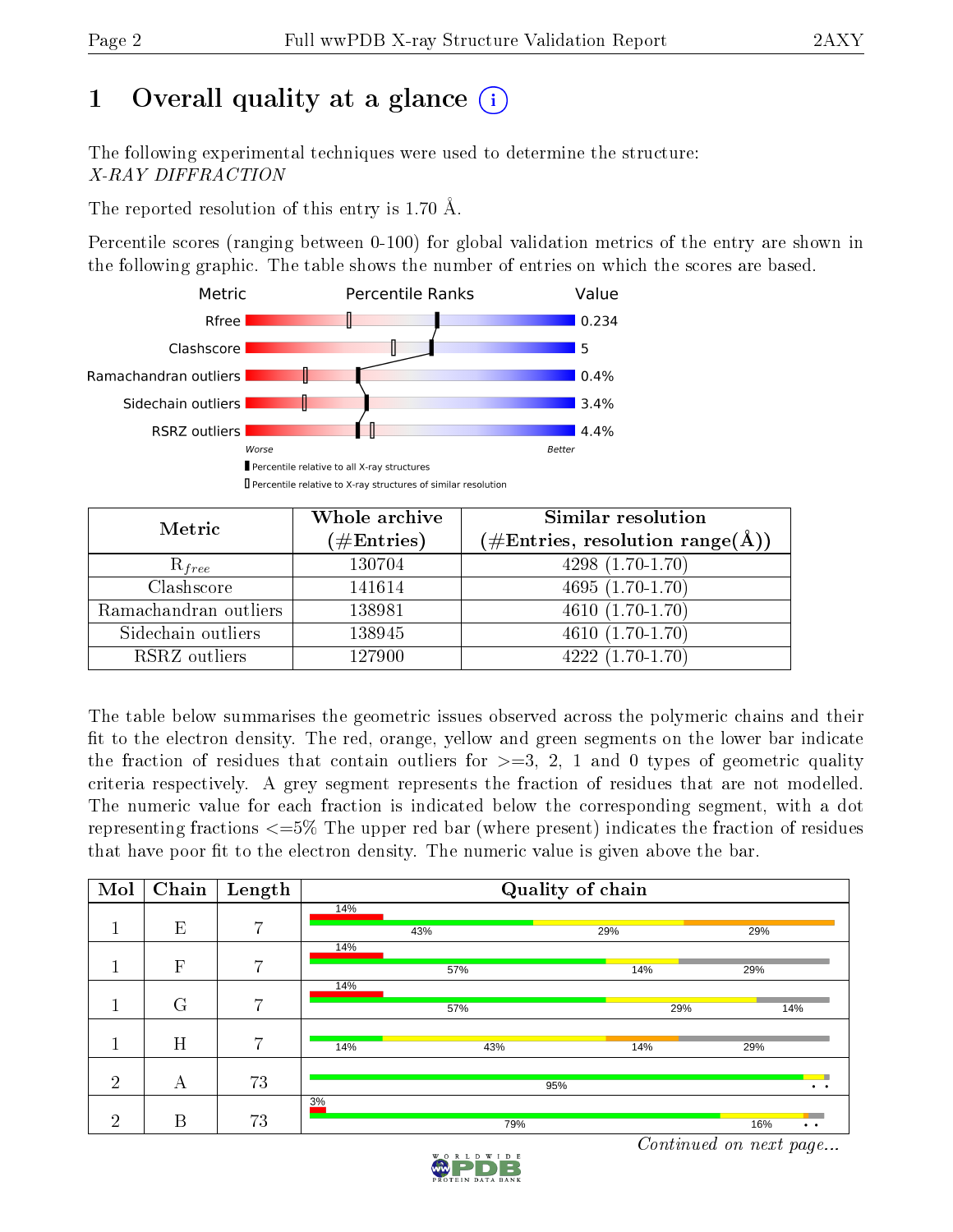Continued from previous page...

| Mol | $\Box$ Chain   Length | Quality of chain |     |                     |
|-----|-----------------------|------------------|-----|---------------------|
|     | mη<br>ιU              | $\%$<br>85%      | 11% | $\bullet$ $\bullet$ |
|     | 70<br>ιJ              | 10%<br>88%       | 8%  | . .                 |

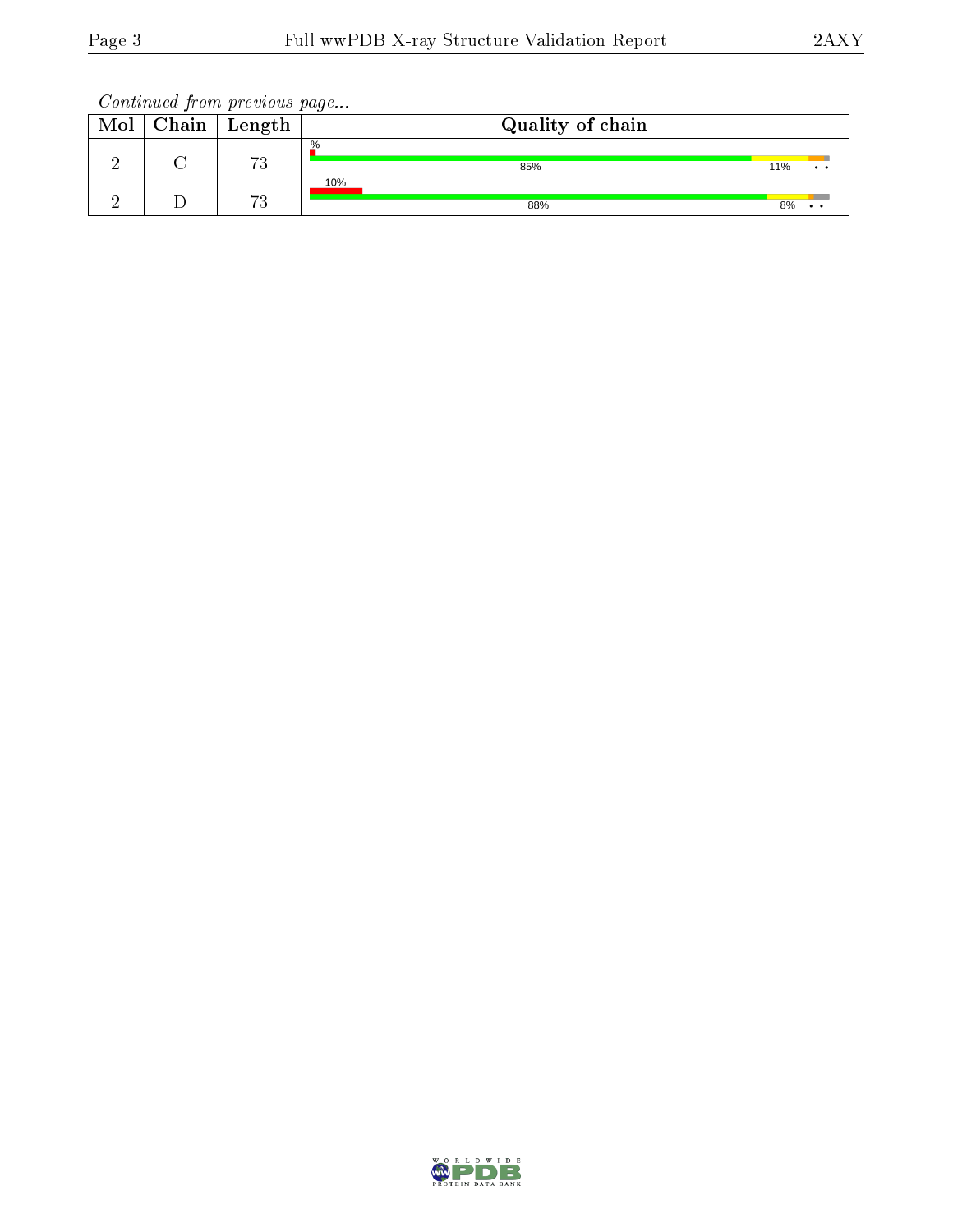## 2 Entry composition (i)

There are 3 unique types of molecules in this entry. The entry contains 2850 atoms, of which 0 are hydrogens and 0 are deuteriums.

In the tables below, the ZeroOcc column contains the number of atoms modelled with zero occupancy, the AltConf column contains the number of residues with at least one atom in alternate conformation and the Trace column contains the number of residues modelled with at most 2 atoms.

| Mol | Chain | Residues        | Atoms          |             |             | ZeroOcc   AltConf   Trace |                |   |  |  |
|-----|-------|-----------------|----------------|-------------|-------------|---------------------------|----------------|---|--|--|
|     | E     |                 | Total          |             |             |                           | D              |   |  |  |
|     |       |                 | 137            | 67          | 26          | 38                        | 6              |   |  |  |
|     |       | F               | 5              | $\rm Total$ | $\mathbf C$ |                           |                | P |  |  |
|     |       |                 | 95             | 47          | 16          | 28                        | $\overline{4}$ |   |  |  |
|     |       |                 | $\rm Total$    |             |             |                           | P              |   |  |  |
|     |       | $6\phantom{.}6$ | 116            | 57          | 21          | 33                        | 5              |   |  |  |
|     |       |                 | $\text{Total}$ |             |             |                           | P              |   |  |  |
| H   | 5     | 96              |                | 19          | 26          | 4                         |                |   |  |  |

Molecule 1 is a DNA chain called C-rich strand of human telomeric dna.

• Molecule 2 is a protein called  $Poly(rC)$ -binding protein 2.

| Mol            | Chain | Residues |       | Atoms |     |                    |   |           |  | $ZeroOcc \mid AltConf \mid$ | $\operatorname{Trace}$ |  |
|----------------|-------|----------|-------|-------|-----|--------------------|---|-----------|--|-----------------------------|------------------------|--|
| $\overline{2}$ |       | 72       | Total |       |     |                    | S | <b>Se</b> |  |                             |                        |  |
|                | А     |          | 550   | 346   | 98  | 102                |   | 3         |  |                             |                        |  |
| $\overline{2}$ | В     | 71       | Total | C     |     |                    | S | Se        |  |                             |                        |  |
|                |       |          | 542   | 340   | 95  | 103                |   | 3         |  |                             |                        |  |
| $\overline{2}$ |       |          | Total | C     |     | $\left( \ \right)$ | S | Se        |  |                             |                        |  |
|                |       | 72       | 550   | 346   | 98  | 102                |   | 3         |  |                             |                        |  |
|                |       |          | Total |       |     | $\left( \ \right)$ | S | <b>Se</b> |  |                             |                        |  |
| $\overline{2}$ | 71    | 542      | 340   | 95    | 103 |                    | 3 |           |  |                             |                        |  |

There are 16 discrepancies between the modelled and reference sequences:

| Chain         | Residue | Modelled   | Actual     | Comment                 | Reference                   |
|---------------|---------|------------|------------|-------------------------|-----------------------------|
| $\mathbf{A}$  | 10      | <b>LYS</b> |            | <b>CLONING ARTIFACT</b> | <b>UNP Q15366</b>           |
| А             | 20      | MSE        | MET        | MODIFIED RESIDUE        | <b>UNP Q15366</b>           |
| А             | 39      | <b>MSE</b> | <b>MET</b> | MODIFIED RESIDUE        | <b>UNP Q15366</b>           |
| А             | 74      | MSE.       | <b>MET</b> | MODIFIED RESIDUE        | <b>UNP Q15366</b>           |
| B             | 10      | <b>LYS</b> |            | CLONING ARTIFACT        | <b>UNP Q15366</b>           |
| B             | 20      | <b>MSE</b> | MET        | MODIFIED RESIDUE        | <b>UNP Q15366</b>           |
| B             | 39      | MSE        | <b>MET</b> | MODIFIED RESIDUE        | <b>UNP Q15366</b>           |
| B             | 74      | MSE        | <b>MET</b> | MODIFIED RESIDUE        | <b>UNP Q15366</b>           |
| $\mathcal{C}$ | 10      | <b>LYS</b> |            | <b>CLONING ARTIFACT</b> | $\overline{Q}$ 15366<br>UNP |

Continued on next page...

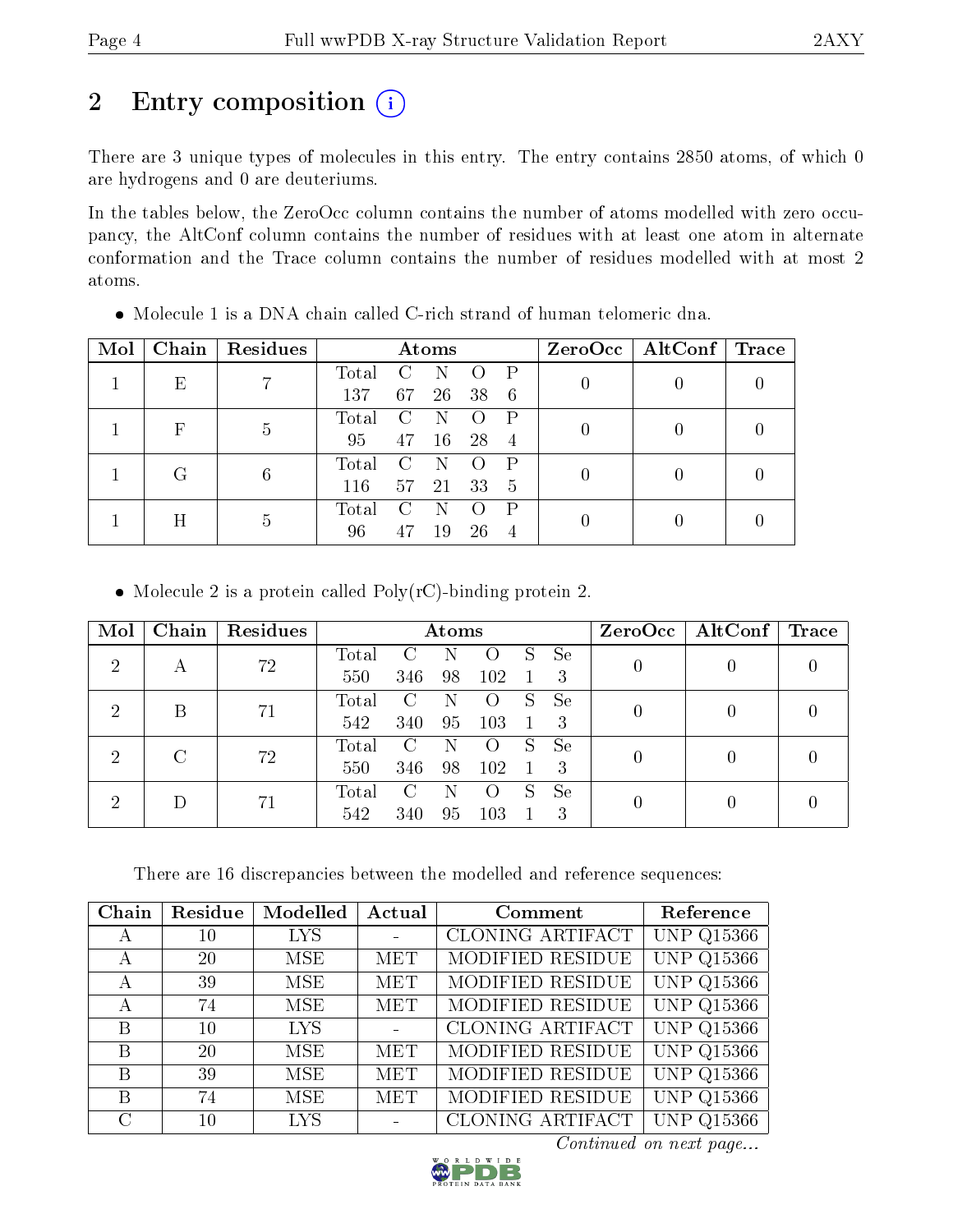| Chain         | Residue | Modelled   | Actual     | Comment          | Reference               |
|---------------|---------|------------|------------|------------------|-------------------------|
| $\mathcal{C}$ | 20      | MSE.       | <b>MET</b> | MODIFIED RESIDUE | <b>UNP Q15366</b>       |
| $\mathcal{C}$ | 39      | MSE.       | <b>MET</b> | MODIFIED RESIDUE | $\overline{U}NP$ Q15366 |
| $\mathcal{C}$ | 74      | MSE.       | <b>MET</b> | MODIFIED RESIDUE | $\overline{UNP}$ Q15366 |
| $\mathcal{D}$ | 10      | <b>LYS</b> |            | CLONING ARTIFACT | <b>UNP Q15366</b>       |
| D             | 20      | <b>MSE</b> | <b>MET</b> | MODIFIED RESIDUE | $\overline{UNP Q15366}$ |
| D             | 39      | MSE.       | <b>MET</b> | MODIFIED RESIDUE | <b>UNP Q15366</b>       |
|               | 74      | MSE.       | <b>MET</b> | MODIFIED RESIDUE | <b>UNP Q15366</b>       |

Continued from previous page...

• Molecule 3 is water.

| Mol | Chain         | Residues       | Atoms                               | ZeroOcc          | AltConf          |
|-----|---------------|----------------|-------------------------------------|------------------|------------------|
| 3   | E             | 22             | Total<br>O<br>22<br>22              | $\overline{0}$   | $\boldsymbol{0}$ |
| 3   | $\mathbf F$   | $\overline{7}$ | Total<br>O<br>$\overline{7}$<br>7   | $\overline{0}$   | $\boldsymbol{0}$ |
| 3   | $\rm G$       | 11             | Total<br>$\overline{O}$<br>11<br>11 | $\theta$         | $\boldsymbol{0}$ |
| 3   | H             | $\overline{5}$ | Total<br>$\overline{O}$<br>5<br>5   | $\overline{0}$   | $\boldsymbol{0}$ |
| 3   | $\bf{A}$      | 52             | Total<br>O<br>52<br>52              | $\theta$         | $\overline{0}$   |
| 3   | B             | 34             | Total<br>$\overline{O}$<br>34<br>34 | $\overline{0}$   | $\overline{0}$   |
| 3   | $\mathcal{C}$ | 52             | Total<br>O<br>52<br>52              | $\boldsymbol{0}$ | $\boldsymbol{0}$ |
| 3   | D             | 39             | Total<br>O<br>39<br>39              | $\overline{0}$   | $\boldsymbol{0}$ |

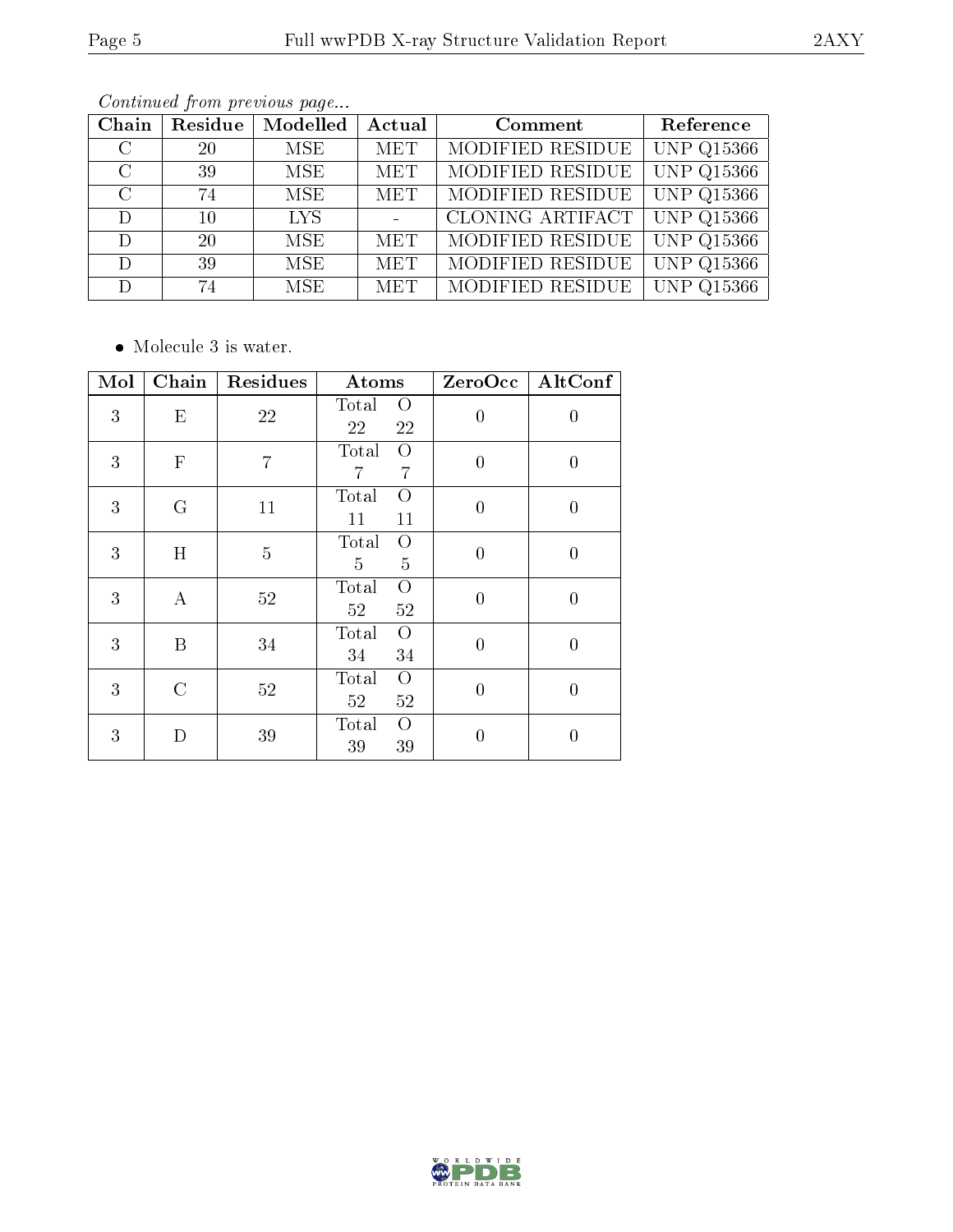## 3 Residue-property plots  $\binom{1}{1}$

These plots are drawn for all protein, RNA and DNA chains in the entry. The first graphic for a chain summarises the proportions of the various outlier classes displayed in the second graphic. The second graphic shows the sequence view annotated by issues in geometry and electron density. Residues are color-coded according to the number of geometric quality criteria for which they contain at least one outlier: green  $= 0$ , yellow  $= 1$ , orange  $= 2$  and red  $= 3$  or more. A red dot above a residue indicates a poor fit to the electron density (RSRZ  $> 2$ ). Stretches of 2 or more consecutive residues without any outlier are shown as a green connector. Residues present in the sample, but not in the model, are shown in grey.

• Molecule 1: C-rich strand of human telomeric dna

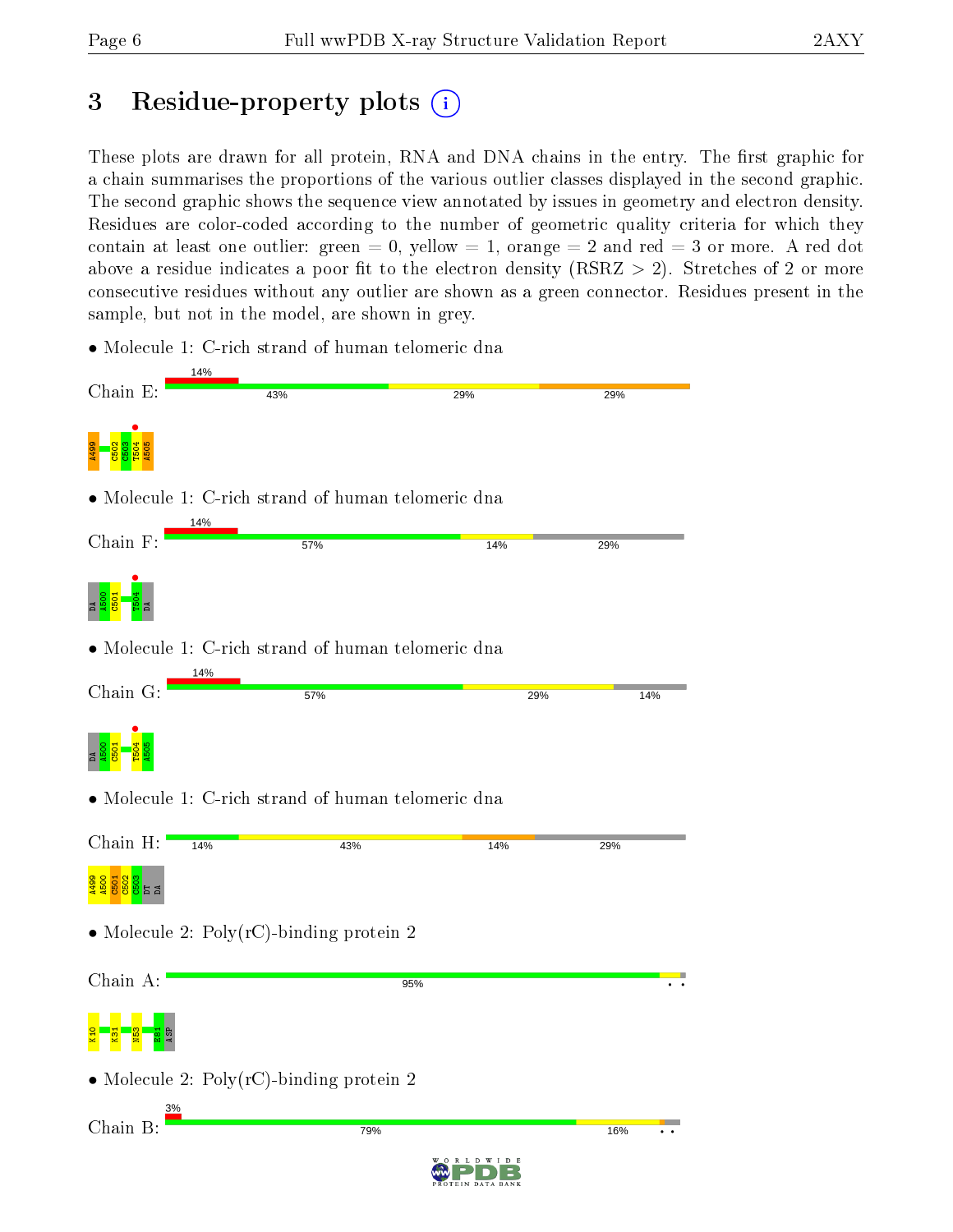# LYS ASN V12 • T13 L14 M20 K31 K32 K38 M39 E42 I47 T65 K70 I75 L79 D82 •

• Molecule 2: Poly(rC)-binding protein 2



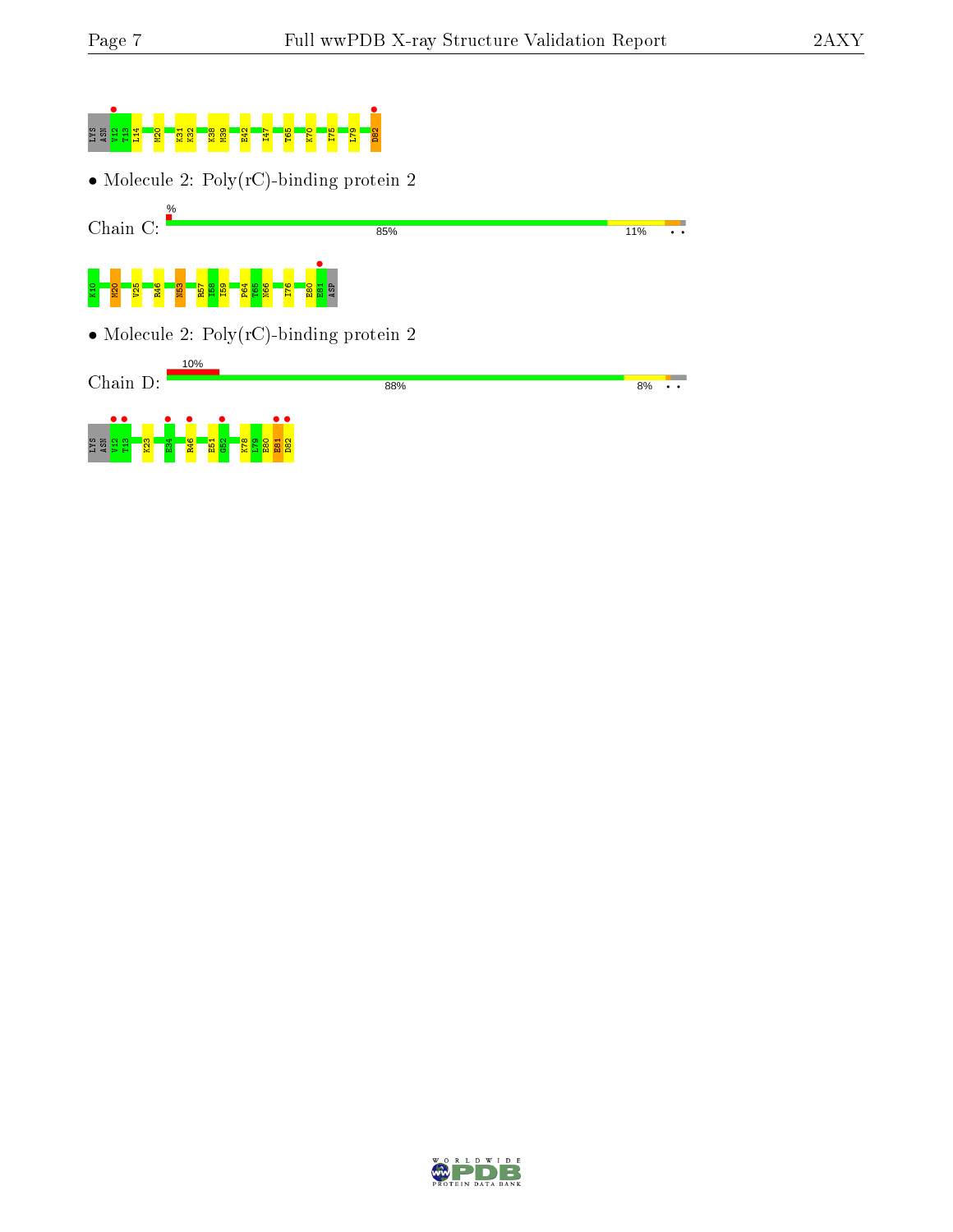## 4 Data and refinement statistics  $(i)$

| Property                                                                 | Value                                             | Source     |
|--------------------------------------------------------------------------|---------------------------------------------------|------------|
| Space group                                                              | P 21 21 2                                         | Depositor  |
| Cell constants                                                           | 115.18Å 45.52Å<br>$66.60\text{\AA}$               | Depositor  |
| a, b, c, $\alpha$ , $\beta$ , $\gamma$                                   | $90.00^\circ$<br>$90.00^\circ$<br>$90.00^{\circ}$ |            |
| Resolution $(A)$                                                         | $50.00^{-7}$<br>$-1.70$                           | Depositor  |
|                                                                          | 57.66<br>$-1.70$                                  | <b>EDS</b> |
| $\%$ Data completeness                                                   | $99.3(50.00-1.70)$                                | Depositor  |
| (in resolution range)                                                    | 99.3 (57.66-1.70)                                 | <b>EDS</b> |
| $R_{merge}$                                                              | 0.09                                              | Depositor  |
| $\mathrm{R}_{sym}$                                                       | 0.09                                              | Depositor  |
| $\langle I/\sigma(I) \rangle^{-1}$                                       | 2.50 (at $1.70\text{\AA}$ )                       | Xtriage    |
| Refinement program                                                       | <b>REFMAC</b>                                     | Depositor  |
|                                                                          | 0.214<br>0.238<br>$\frac{1}{2}$                   | Depositor  |
| $R, R_{free}$                                                            | 0.211<br>0.234                                    | DCC        |
| $R_{free}$ test set                                                      | 1991 reflections $(5.09\%)$                       | wwPDB-VP   |
| Wilson B-factor $(A^2)$                                                  | 19.3                                              | Xtriage    |
| Anisotropy                                                               | 0.128                                             | Xtriage    |
| Bulk solvent $k_{sol}(\mathrm{e}/\mathrm{A}^3),$ $B_{sol}(\mathrm{A}^2)$ | $0.35$ , 42.2                                     | <b>EDS</b> |
| L-test for twinning <sup>2</sup>                                         | $< L >$ = 0.49, $< L^2 >$ = 0.32                  | Xtriage    |
| Estimated twinning fraction                                              | $\overline{\text{No}}$ twinning to report.        | Xtriage    |
| $F_o, F_c$ correlation                                                   | 0.94                                              | <b>EDS</b> |
| Total number of atoms                                                    | 2850                                              | wwPDB-VP   |
| Average B, all atoms $(A^2)$                                             | 11.0                                              | wwPDB-VP   |

Xtriage's analysis on translational NCS is as follows: The largest off-origin peak in the Patterson function is  $16.23\%$  of the height of the origin peak. No significant pseudotranslation is detected.

<sup>&</sup>lt;sup>2</sup>Theoretical values of  $\langle |L| \rangle$ ,  $\langle L^2 \rangle$  for acentric reflections are 0.5, 0.333 respectively for untwinned datasets, and 0.375, 0.2 for perfectly twinned datasets.



<span id="page-7-1"></span><span id="page-7-0"></span><sup>1</sup> Intensities estimated from amplitudes.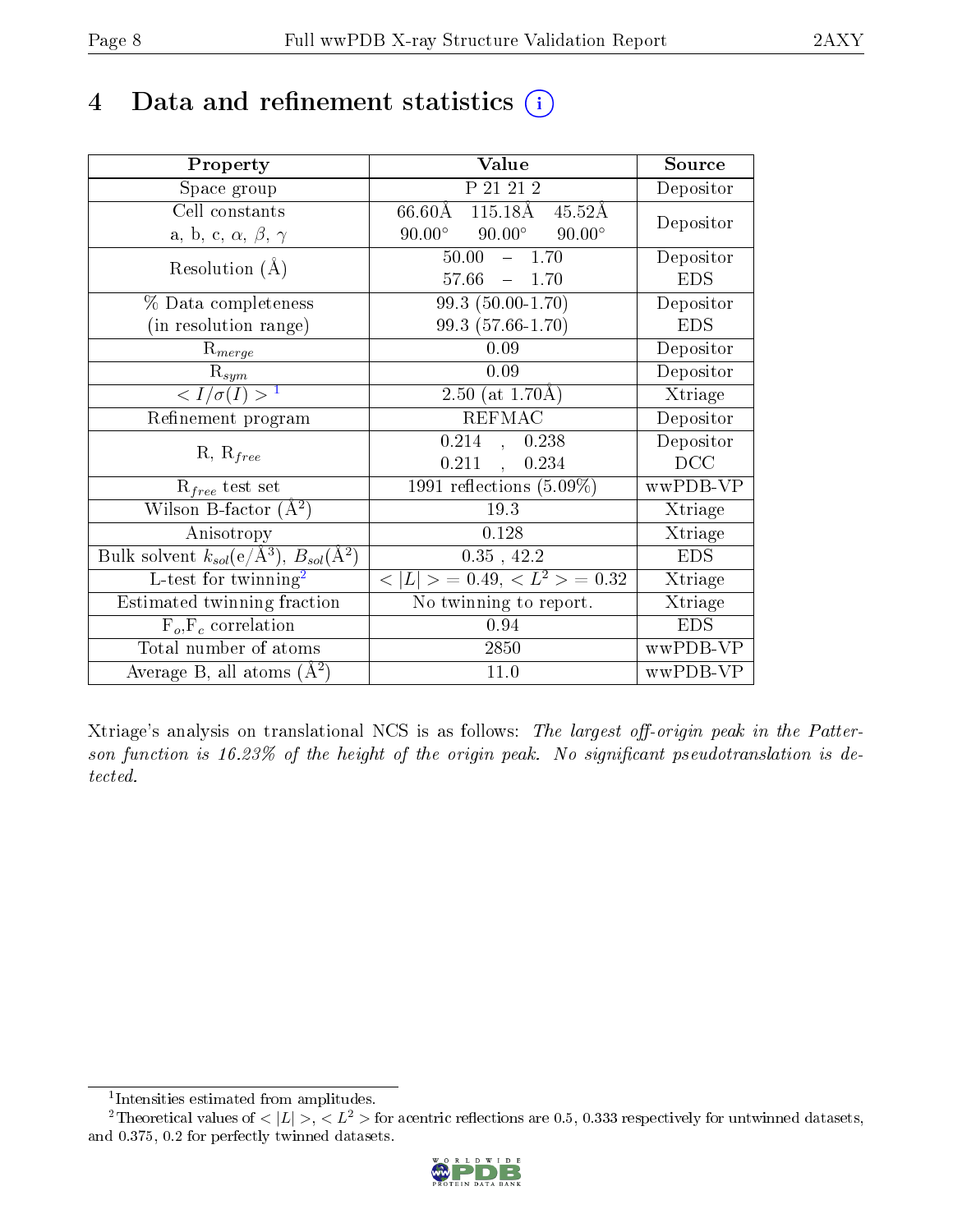## 5 Model quality  $(i)$

## 5.1 Standard geometry (i)

The Z score for a bond length (or angle) is the number of standard deviations the observed value is removed from the expected value. A bond length (or angle) with  $|Z| > 5$  is considered an outlier worth inspection. RMSZ is the root-mean-square of all Z scores of the bond lengths (or angles).

| Mol                         | Chain |      | <b>Bond lengths</b>           | Bond angles |                                   |  |
|-----------------------------|-------|------|-------------------------------|-------------|-----------------------------------|--|
|                             |       | RMSZ | # $ Z  > 5$                   | RMSZ        | Z   > 5                           |  |
|                             | E     | 0.88 | 0/153                         | 1.96        | $(3.0\%)$<br>7/233                |  |
|                             | F     | 1.10 | 0/105                         | 1.46        | $(0.6\%)$<br>1/159                |  |
|                             | ( ÷   | 1.27 | $(0.8\%)$<br>$^{\prime}129$   | 1.96        | $(2.0\%)$<br>$^{\prime}196$<br>47 |  |
|                             | Η     | 1.08 | $(0.9\%)$<br>$^{\prime}107$ . | 1.51        | $2/162$ $(1.2\%)$                 |  |
| $\overline{2}$              | А     | 0.65 | 0/551                         | 0.67        | $^{\prime}729$<br>0               |  |
| 2                           | B     | 0.56 | 0/543                         | 0.68        | $^{\prime}718$<br>0               |  |
| $\mathcal{D}_{\mathcal{L}}$ | C     | 0.63 | 0/551                         | 0.76        | 0/729                             |  |
| 2                           | I)    | 0.64 | 0/543                         | 0.72        | $^{\prime}718$<br>0               |  |
| All                         | Аll   | 0.73 | $(0.1\%)$<br>2/2682           | 1.02        | 3644<br>$(0.4\%)$<br>14/          |  |

All (2) bond length outliers are listed below:

|  |     |     | $\parallel$ Mol $\parallel$ Chain $\parallel$ Res $\parallel$ Type $\parallel$ Atoms $\parallel$ | $\mathbf{Z}$ | $\vert$ Observed( $\AA$ ) $\vert$ Ideal( $\AA$ ) $\vert$ |          |
|--|-----|-----|--------------------------------------------------------------------------------------------------|--------------|----------------------------------------------------------|----------|
|  | 504 | DT. | $C5-C7$   6.78                                                                                   |              | l .54                                                    | $1.50\,$ |
|  | 501 | DC  | $\pm$ C3'-O3' $\pm$ 5.07 $\pm$                                                                   |              | 1.50                                                     | L 44     |

All (14) bond angle outliers are listed below:

| Mol          | Chain        | Res | <b>Type</b> | Atoms                    | $Z_{\rm}$ | Observed $(°)$ | $Ideal(^o)$ |
|--------------|--------------|-----|-------------|--------------------------|-----------|----------------|-------------|
| 1            | G            | 501 | DC          | $P-O3'-C3'$              | 14.85     | 137.53         | 119.70      |
| 1            | E            | 504 | DT          | $O4'$ -C1'-N1            | 10.47     | 115.33         | 108.00      |
| 1            | Η            | 501 | DC          | $O4'$ -C1'-N1            | $-7.89$   | 102.48         | 108.00      |
| 1            | G            | 501 | DС          | $O4'$ -C1'-N1            | $-7.87$   | 102.49         | 108.00      |
| 1            | Ε            | 504 | DT          | $C6-C5-C7$               | $-6.57$   | 118.96         | 122.90      |
| 1            | E            | 504 | <b>DT</b>   | $C1' - O4' - C4'$        | $-6.41$   | 103.69         | 110.10      |
| 1            | E            | 499 | DA          | $O4'$ -C1'-N9            | 6.27      | 112.39         | 108.00      |
| 1            | E            | 502 | DC          | $O4'$ -C1'-N1            | 5.91      | 112.13         | 108.00      |
| 1            | G            | 501 | DC          | $C4'-C3'-C2'$            | 5.80      | 108.32         | 103.10      |
| $\mathbf{1}$ | E            | 504 | <b>DT</b>   | $P-O3'-C3'$              | 5.72      | 126.56         | 119.70      |
| 1            | E            | 505 | DA          | $O4'$ -C1'-N9            | 5.64      | 111.95         | 108.00      |
| $\mathbf{1}$ | G            | 501 | DC          | $N1-C1-C2'$              | 5.54      | 123.14         | 112.60      |
| 1            | $\mathbf{F}$ | 501 | DC          | $\overline{O}4'$ -C1'-N1 | $-5.21$   | 104.35         | 108.00      |
| $\mathbf{1}$ | Η            | 501 | DC          | $N1-C1-C2'$              | 5.00      | 122.11         | 112.60      |

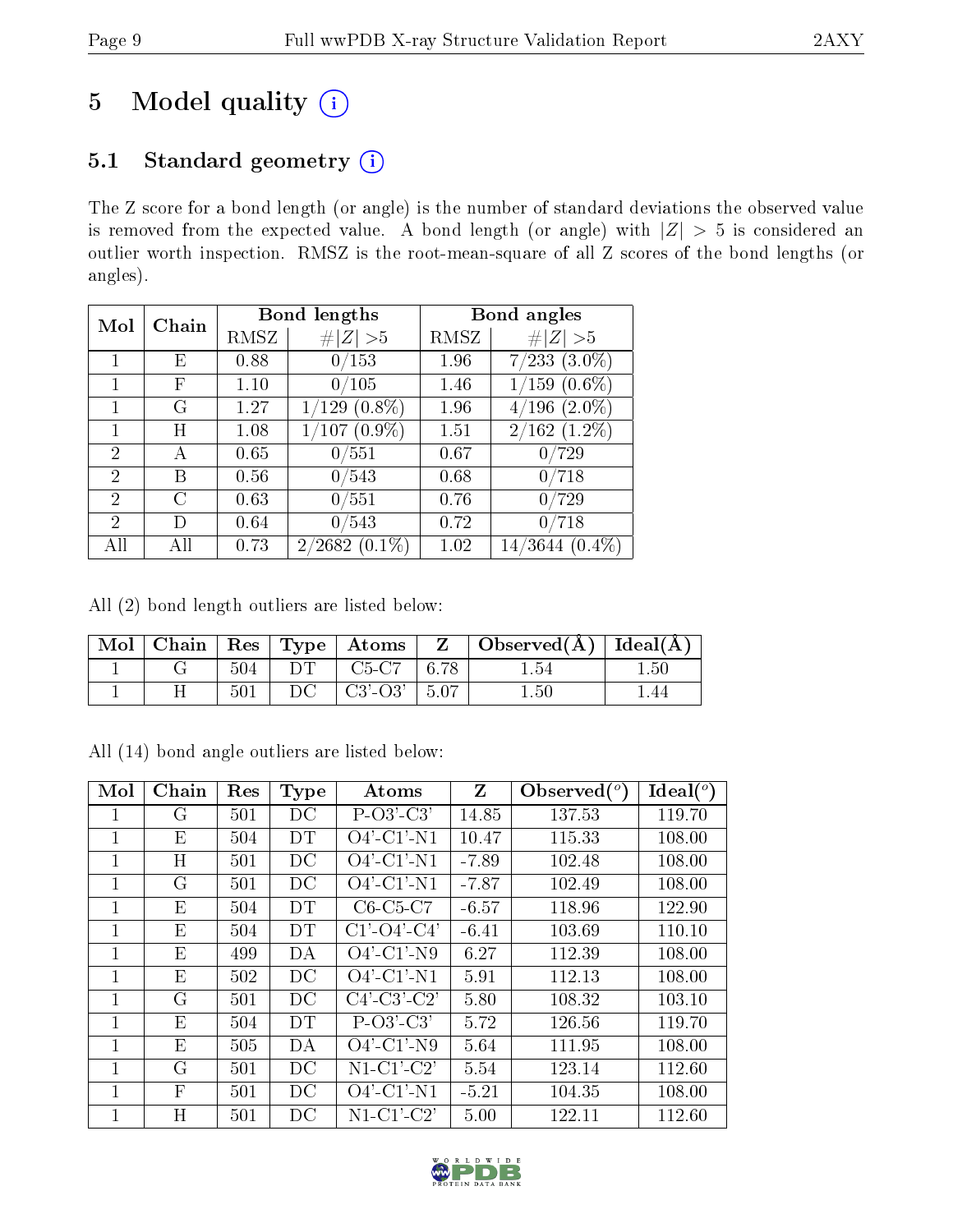There are no chirality outliers.

There are no planarity outliers.

### 5.2 Too-close contacts (i)

In the following table, the Non-H and H(model) columns list the number of non-hydrogen atoms and hydrogen atoms in the chain respectively. The H(added) column lists the number of hydrogen atoms added and optimized by MolProbity. The Clashes column lists the number of clashes within the asymmetric unit, whereas Symm-Clashes lists symmetry related clashes.

| Mol            | Chain                     | Non-H          | H (model)        | H(added)       | Clashes        | <b>Symm-Clashes</b> |
|----------------|---------------------------|----------------|------------------|----------------|----------------|---------------------|
| 1              | $\boldsymbol{\mathrm{E}}$ | 137            | 0                | 80             | $\overline{2}$ | $\left( \right)$    |
| 1              | $\overline{\mathrm{F}}$   | 95             | $\overline{0}$   | $58\,$         | $\overline{0}$ | $\theta$            |
| 1              | $G\$                      | 116            | $\overline{0}$   | 69             | $\overline{0}$ | $\left( \right)$    |
| 1              | $H_{\rm}$                 | 96             | $\overline{0}$   | $57\,$         | $\overline{2}$ | $\theta$            |
| $\overline{2}$ | А                         | 550            | $\overline{0}$   | 588            | $\overline{2}$ | $\theta$            |
| $\overline{2}$ | $\mathbf{B}$              | $542\,$        | $\boldsymbol{0}$ | 573            | 9              | $\overline{0}$      |
| $\overline{2}$ | C                         | 550            | $\boldsymbol{0}$ | 588            | 8              | $\overline{0}$      |
| $\overline{2}$ | D                         | 542            | $\boldsymbol{0}$ | 573            | $\overline{5}$ | $\overline{0}$      |
| 3              | А                         | $52\,$         | $\overline{0}$   | 0              | $\overline{0}$ | $\theta$            |
| 3              | $\mathbf{B}$              | 34             | $\overline{0}$   | $\overline{0}$ | $\mathbf{1}$   | $\theta$            |
| 3              | $\overline{C}$            | 52             | $\overline{0}$   | $\theta$       | 3              | 0                   |
| 3              | D                         | 39             | $\overline{0}$   | $\overline{0}$ | 3              | 0                   |
| 3              | E                         | 22             | $\overline{0}$   | $\overline{0}$ | $\overline{0}$ | $\theta$            |
| 3              | $\overline{F}$            | $\overline{7}$ | $\overline{0}$   | $\overline{0}$ | $\overline{0}$ | $\overline{0}$      |
| 3              | G                         | 11             | $\overline{0}$   | $\theta$       | $\overline{0}$ | $\theta$            |
| 3              | H                         | $\overline{5}$ | $\overline{0}$   | 0              | $\overline{0}$ | $\Omega$            |
| All            | All                       | 2850           | $\overline{0}$   | 2586           | 26             | $\theta$            |

The all-atom clashscore is defined as the number of clashes found per 1000 atoms (including hydrogen atoms). The all-atom clashscore for this structure is 5.

All (26) close contacts within the same asymmetric unit are listed below, sorted by their clash magnitude.

| Atom-1          | Atom-2           | Interatomic      | Clash         |
|-----------------|------------------|------------------|---------------|
|                 |                  | distance $(\AA)$ | overlap $(A)$ |
| 2:B:39:MSE:HE2  | 2:B:47:ILE:HD13  | 1.74             | 0.70          |
| 2:C:20:MSE:SE   | 2:C:59:ILE:HD12  | 2.50             | 0.61          |
| 2: D:80: GLU:O  | 2:D:81:GLU:HB2   | 2.00             | 0.61          |
| 2:B:14:LEU:HD23 | 2: B:65:THR:HG23 | 1.83             | 0.59          |
| 2:D:46:ARG:HG2  | 3:D:117:HOH:O    | 2.01             | 0.59          |
| 2:B:20:MSE:HE1  | 2:B:79:LEU:HD11  | 1.85             | 0.58          |
| 2:B:70:LYS:HD3  | 3:B:98:HOH:O     | 2.03             | 0.57          |

Continued on next page...

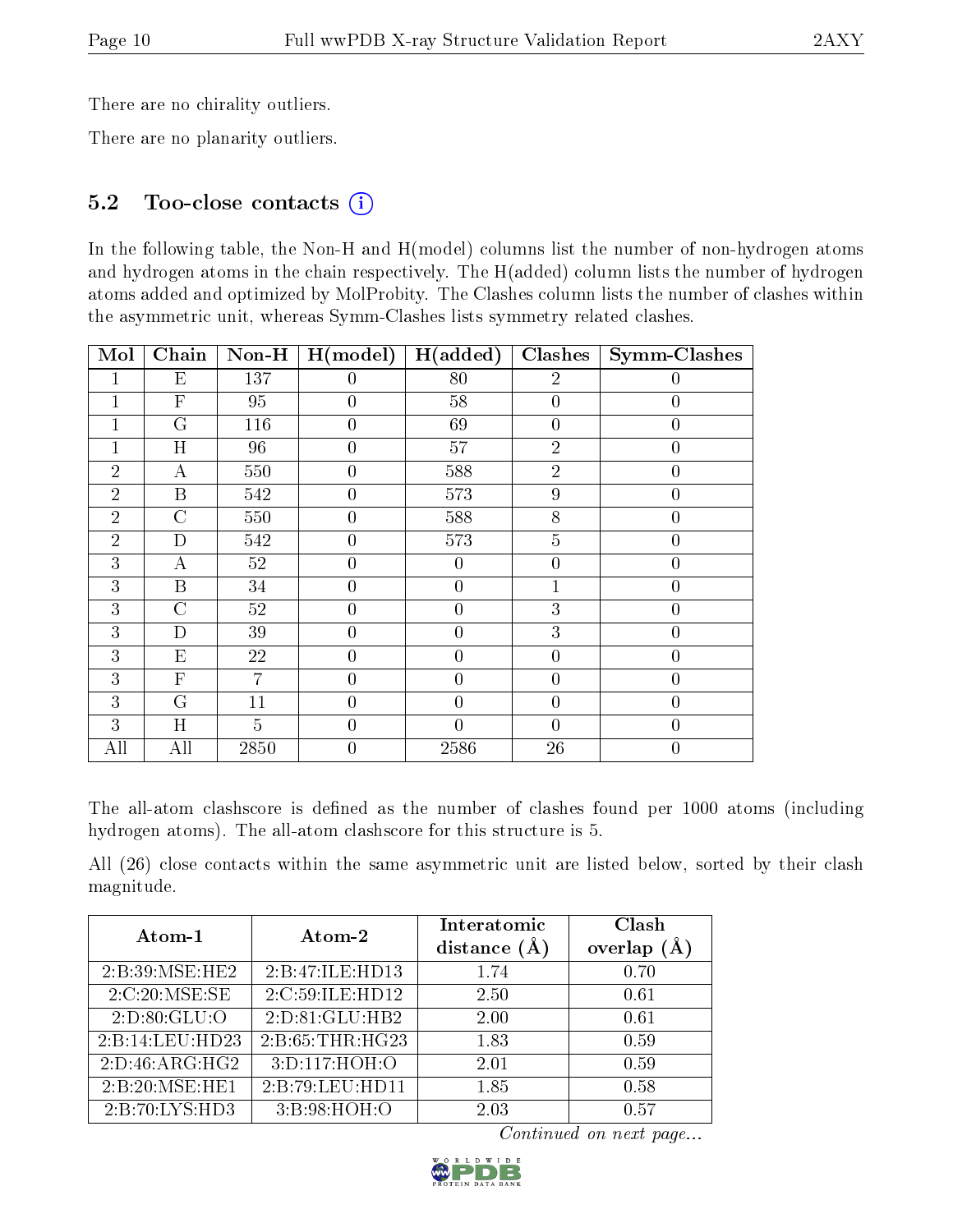|                             |                     | Interatomic      | Clash           |
|-----------------------------|---------------------|------------------|-----------------|
| Atom-1                      | Atom-2              | distance $(\AA)$ | overlap $(\AA)$ |
| 2:C:66:ASN:ND2              | 3:C:132:HOH:O       | 2.39             | 0.55            |
| 2:D:78:LYS:HD3              | 2:D:82:ASP:HA       | 1.88             | 0.55            |
| 2:C:46:ARG:NH2              | 3:C:106:HOH:O       | 2.36             | 0.54            |
| 1:E:499:DA:H2               | 2:A:31:LYS:HE3      | 1.74             | 0.53            |
| 1:H:499:DA:H2'              | 1:H:500:DA:CS       | 2.43             | 0.53            |
| 2: B:38: LYS:O              | 2:B:42:GLU:HG2      | 2.11             | 0.50            |
| 2:C:64:PRO:HG2              | 2:C:66:ASN:HD21     | 1.78             | 0.49            |
| $2:D:46:ARG:H\overline{D2}$ | 3:D:83:HOH:O        | 2.13             | 0.48            |
| 2:C:53:ASN:ND2              | 3:C:88:HOH:O        | 2.47             | 0.47            |
| 2: B:39: MSE: HE1           | 2: B: 75: ILE: HG13 | 1.96             | 0.47            |
| 1:H:501:DC:H2"              | 1:H:502:DC:OP2      | 2.16             | 0.46            |
| 1: E: 505: DA: H8           | 1: E: 505: DA: H5'  | 1.81             | 0.45            |
| 2:C:76:ILE:O                | 2:C:80:GLU:HG3      | 2.17             | 0.45            |
| 2:A:10:LYS:HD3              | 2:B:82:ASP:O        | 2.16             | 0.44            |
| 2:C:25:VAL:HG21             | 2:C:57:ARG:HB2      | 2.00             | 0.43            |
| 2:C:20:MSE:HB3              | 2:C:20:MSE:HE2      | 1.77             | 0.41            |
| 2:B:70:LYS:HE3              | 2:B:70:LYS:HB2      | 1.79             | 0.41            |
| 2: B:39: MSE: HE2           | 2:B:47:ILE:CD1      | 2.49             | 0.41            |
| 2:D:46:ARG:HG3              | 3:D:89:HOH:O        | 2.20             | 0.40            |

Continued from previous page...

There are no symmetry-related clashes.

#### 5.3 Torsion angles (i)

#### 5.3.1 Protein backbone (i)

In the following table, the Percentiles column shows the percent Ramachandran outliers of the chain as a percentile score with respect to all X-ray entries followed by that with respect to entries of similar resolution.

The Analysed column shows the number of residues for which the backbone conformation was analysed, and the total number of residues.

| Mol            | Chain         | Analysed         | Favoured    | Allowed  | <b>Outliers</b> | Percentiles |                  |
|----------------|---------------|------------------|-------------|----------|-----------------|-------------|------------------|
| 2              | А             | $70/73$ (96%)    | 69 $(99\%)$ | $1(1\%)$ |                 | $100\,$     | 100              |
| $\overline{2}$ | B             | $69/73$ $(94\%)$ | 69 (100\%)  |          |                 | 100         | 100              |
| 2              | $\mathcal{C}$ | $70/73$ (96%)    | 69 (99%)    | $1(1\%)$ |                 |             | 100 <sub>1</sub> |
| $\mathcal{P}$  | D             | 69/73(94%)       | 68 (99%)    | $\theta$ | $1(1\%)$        |             | $ 2\rangle$      |
| All            | All           | $278/292(95\%)$  | 275 (99%)   | $2(1\%)$ | $1(0\%)$        | 34          | 18               |

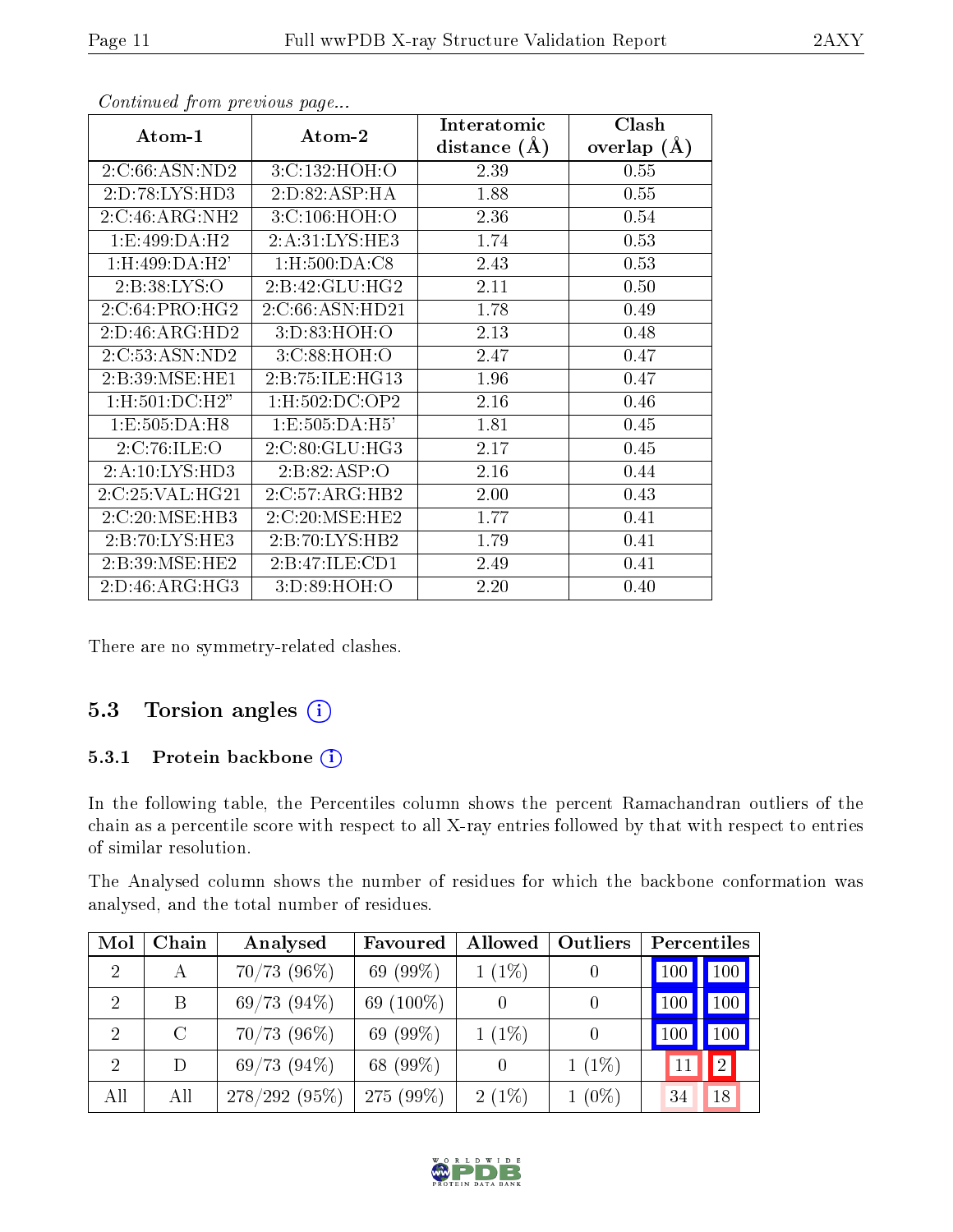All (1) Ramachandran outliers are listed below:

| Chain   Res | $^{\prime}$ pe |
|-------------|----------------|
|             |                |

#### 5.3.2 Protein sidechains  $(i)$

In the following table, the Percentiles column shows the percent sidechain outliers of the chain as a percentile score with respect to all X-ray entries followed by that with respect to entries of similar resolution.

The Analysed column shows the number of residues for which the sidechain conformation was analysed, and the total number of residues.

| Mol            | Chain         | Analysed          | Rotameric | Outliers | Percentiles |  |
|----------------|---------------|-------------------|-----------|----------|-------------|--|
| $\overline{2}$ | A             | $60/58$ $(103\%)$ | 59 (98%)  | $1(2\%)$ | 46<br>60    |  |
| 2              | B.            | $59/58$ (102\%)   | 56 (95%)  | 3(5%)    | 8<br>24     |  |
| $\mathcal{D}$  | $\mathcal{C}$ | $60/58$ $(103\%)$ | 58 (97%)  | 2(3%)    | 19<br>38    |  |
| 2              | D             | $59/58$ (102\%)   | 57 (97%)  | 2(3%)    | 18<br>37    |  |
| All            | All           | $238/232(103\%)$  | 230 (97%) | $8(3\%)$ | 18<br>37    |  |

All (8) residues with a non-rotameric sidechain are listed below:

| Mol            | Chain | Res | Type             |
|----------------|-------|-----|------------------|
| 2              |       | 53  | $\overline{ASN}$ |
| 2              | В     | 31  | <b>LYS</b>       |
| $\overline{2}$ | В     | 32  | <b>LYS</b>       |
| $\overline{2}$ | В     | 82  | <b>ASP</b>       |
| $\overline{2}$ | С     | 20  | MSE              |
| $\overline{2}$ | С     | 53  | <b>ASN</b>       |
| $\overline{2}$ |       | 23  | <b>LYS</b>       |
| 2              |       | 51  | GLU              |

Some sidechains can be flipped to improve hydrogen bonding and reduce clashes. All (5) such sidechains are listed below:

| Mol | Chain | Res | <b>Type</b> |
|-----|-------|-----|-------------|
| 2   |       | 21  | <b>HIS</b>  |
|     |       | 53  | <b>ASN</b>  |
|     | ( :   | 53  | <b>ASN</b>  |
| 2   |       | 66  | ASN         |
|     |       | 21  | HIS         |

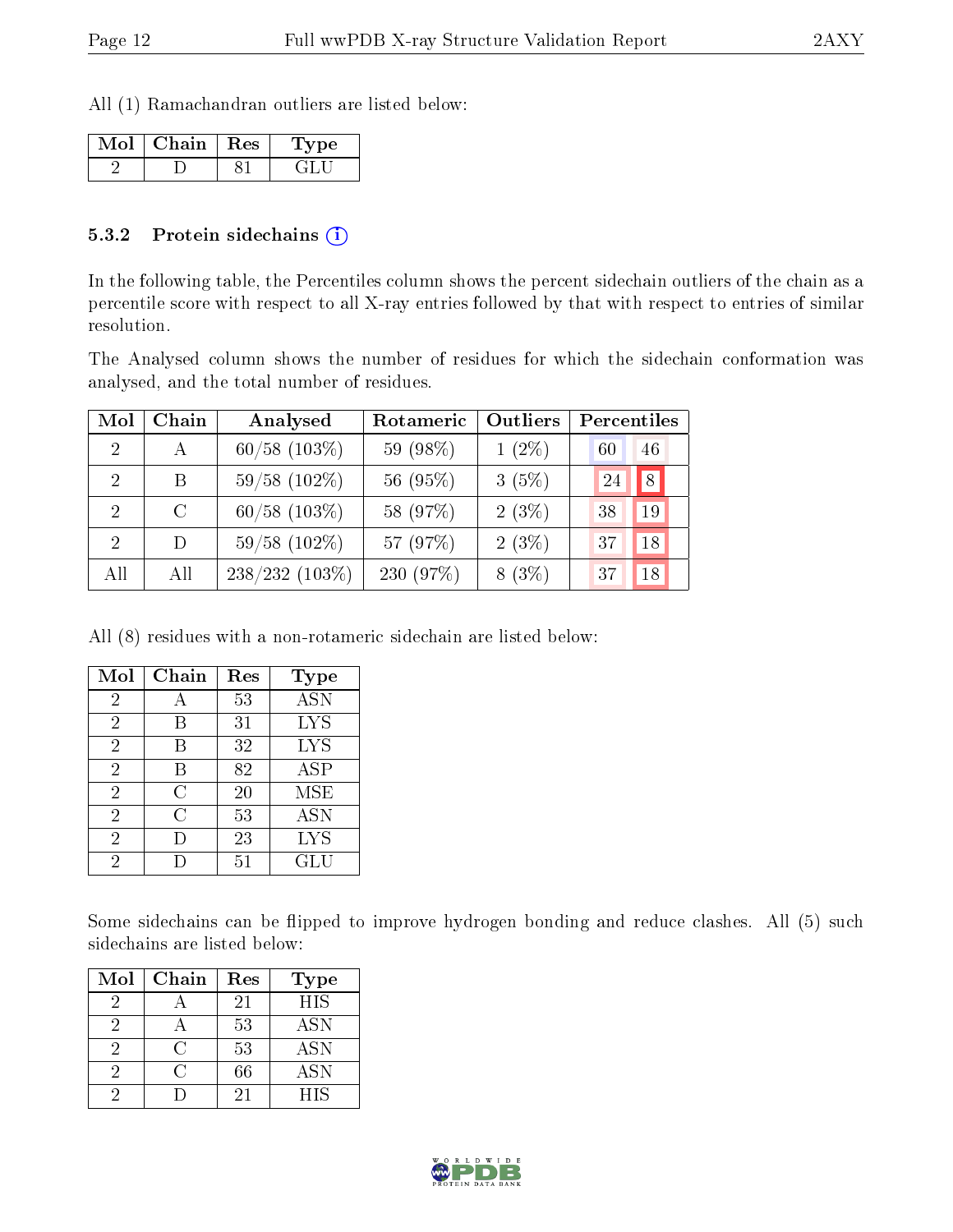#### 5.3.3 RNA [O](https://www.wwpdb.org/validation/2017/XrayValidationReportHelp#rna)i

There are no RNA molecules in this entry.

#### 5.4 Non-standard residues in protein, DNA, RNA chains (i)

There are no non-standard protein/DNA/RNA residues in this entry.

#### 5.5 Carbohydrates  $(i)$

There are no carbohydrates in this entry.

#### 5.6 Ligand geometry  $(i)$

There are no ligands in this entry.

#### 5.7 [O](https://www.wwpdb.org/validation/2017/XrayValidationReportHelp#nonstandard_residues_and_ligands)ther polymers (i)

There are no such residues in this entry.

#### 5.8 Polymer linkage issues  $(i)$

There are no chain breaks in this entry.

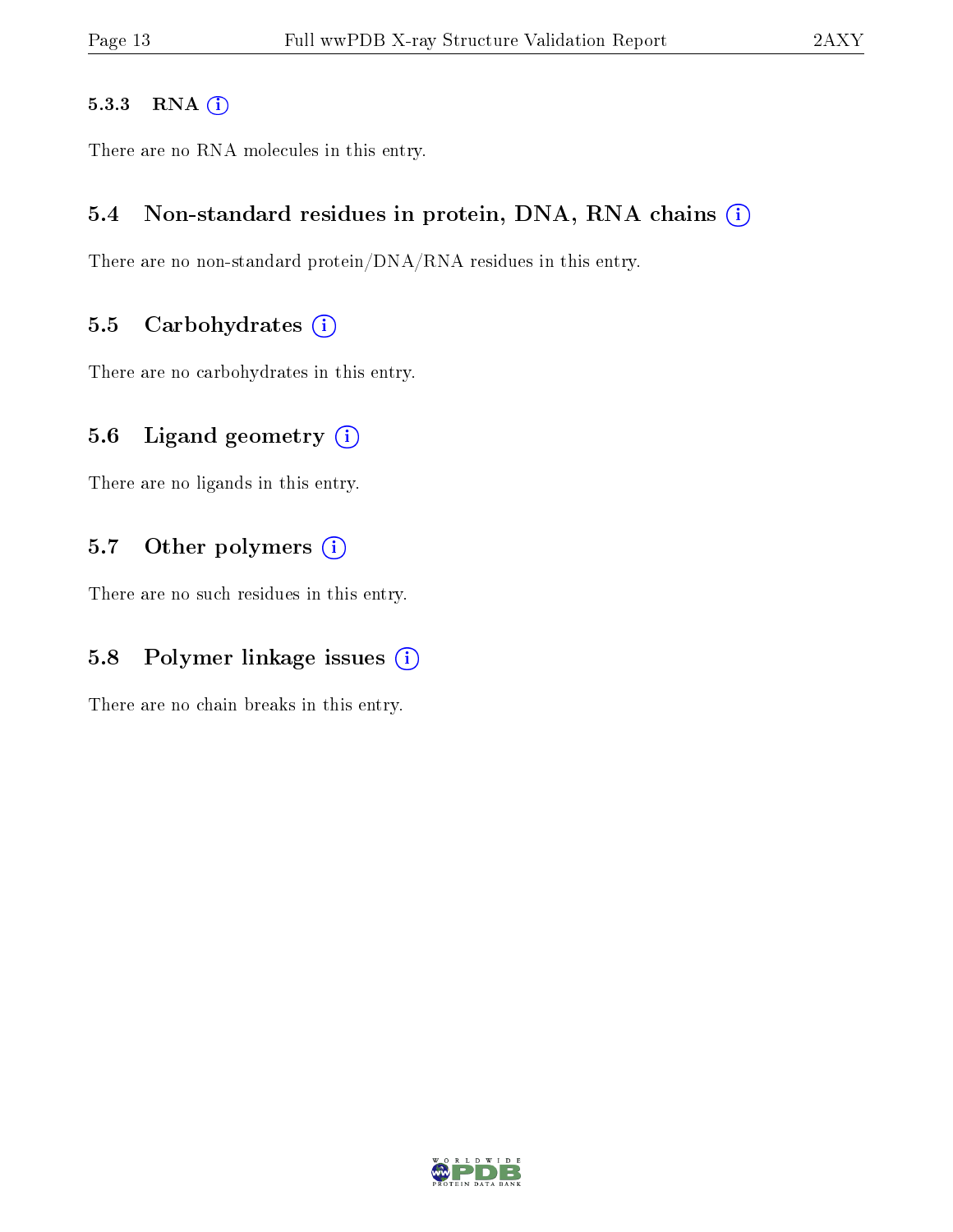## 6 Fit of model and data  $(i)$

## 6.1 Protein, DNA and RNA chains  $(i)$

In the following table, the column labelled  $#RSRZ> 2'$  contains the number (and percentage) of RSRZ outliers, followed by percent RSRZ outliers for the chain as percentile scores relative to all X-ray entries and entries of similar resolution. The OWAB column contains the minimum, median,  $95<sup>th</sup>$  percentile and maximum values of the occupancy-weighted average B-factor per residue. The column labelled ' $Q< 0.9$ ' lists the number of (and percentage) of residues with an average occupancy less than 0.9.

| Mol            | Chain      | Analysed         | $<$ RSRZ $>$ | $\#\text{RSRZ}{>}2$                             | $OWAB(A^2)$    | $\rm Q\textcolor{black}{<}0.9$ |
|----------------|------------|------------------|--------------|-------------------------------------------------|----------------|--------------------------------|
|                | Ε          | $7/7$ (100%)     | 0.88         | 2 <br>$1(14\%)$   2                             | 10, 12, 18, 26 | $\theta$                       |
|                | $_{\rm F}$ | 5/7(71%)         | 0.64         | $1(20\%)$<br>$\vert 1 \vert$<br>$\vert 0 \vert$ | 10, 13, 15, 30 | $\theta$                       |
|                | G          | $6/7$ (85%)      | 0.30         | $1(16\%)$ 1   1                                 | 10, 11, 18, 20 | $\theta$                       |
|                | H          | 5/7(71%)         | 0.64         | 100<br>$\vert$ 100 $\vert$<br>0 <sup>1</sup>    | 11, 12, 16, 18 | $\overline{0}$                 |
| $\mathcal{D}$  | А          | 69/73(94%)       | 0.15         | 100<br>$\vert$ 100 $\vert$<br>0 <sup>1</sup>    | 3, 9, 17, 20   | $\theta$                       |
| $\mathcal{D}$  | B          | $68/73$ (93\%)   | 0.20         | $2(2\%)$<br>51<br>56                            | 4, 9, 17, 19   | $\left($                       |
| 2              | $\rm C$    | 69/73(94%)       | 0.10         | $1(1\%)$<br>75<br>79                            | 4, 9, 16, 25   | $\left($                       |
| $\overline{2}$ | D          | $68/73$ $(93\%)$ | 0.33         | 7 <br>$7(10\%)$<br>$\blacksquare$               | 4, 8, 18, 23   | $\left($                       |
| All            | All        | $297/320(92\%)$  | 0.23         | 13 $(4%)$<br>38<br>34                           | 3, 9, 18, 30   | $\theta$                       |

All (13) RSRZ outliers are listed below:

| Mol            | Chain  | $\operatorname{Res}% \left( \mathcal{N}\right) \equiv\operatorname{Res}(\mathcal{N}_{0})\cap\mathcal{N}_{1}$ | <b>Type</b>          | <b>RSRZ</b> |
|----------------|--------|--------------------------------------------------------------------------------------------------------------|----------------------|-------------|
| $\overline{2}$ | $\Box$ | 82                                                                                                           | ASP                  | 5.4         |
| $\overline{2}$ | В      | 12                                                                                                           | VAL                  | 4.9         |
| $\overline{2}$ | I)     | 12                                                                                                           | VAL                  | 3.5         |
| $\mathbf{1}$   | E      | 504                                                                                                          | DT                   | 3.3         |
| 1              | F      | 504                                                                                                          | DΤ                   | 3.2         |
| $\overline{2}$ | В      | 82                                                                                                           | ASP                  | 3.1         |
| $\overline{2}$ | Ð      | 52                                                                                                           | <b>GLY</b>           | 3.0         |
| $\overline{2}$ | Ð      | 81                                                                                                           | $\operatorname{GLU}$ | 2.6         |
| $\overline{2}$ | C      | 81                                                                                                           | $\operatorname{GLU}$ | 2.3         |
| $\mathbf{1}$   | G      | 504                                                                                                          | DΤ                   | 2.3         |
| $\overline{2}$ | Ð      | 34                                                                                                           | GLU                  | 2.1         |
| $\overline{2}$ | Ð      | 13                                                                                                           | THR                  | 2.1         |
| $\overline{2}$ |        | 46                                                                                                           | ${\rm ARG}$          | 2.0         |